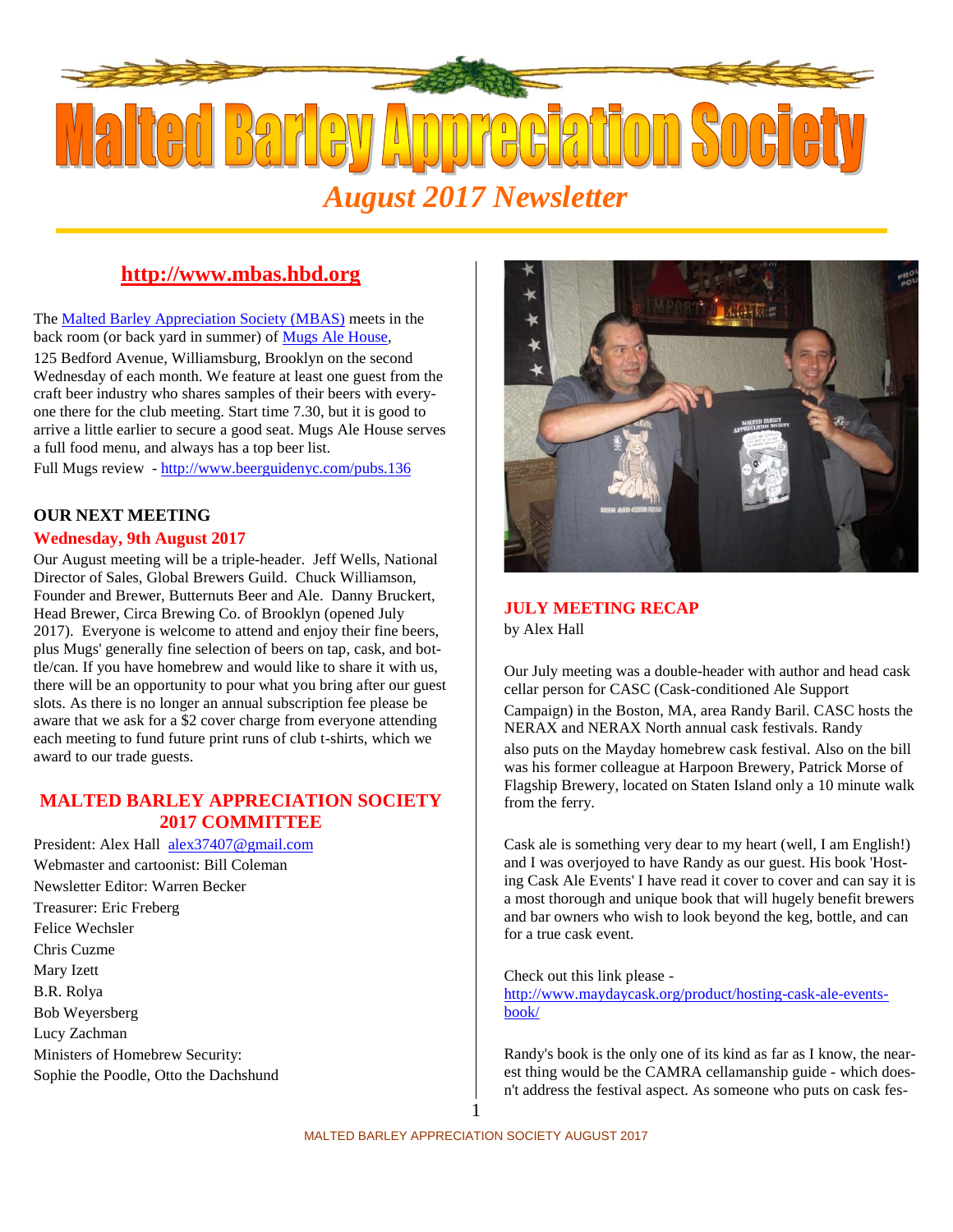tivals myself, I would say he is 99 to 100% accurate with his writings. The only thing I do differently to his suggestions is that I tap the casks a day earlier, but that is solely due to needing to finish the beer menu for 100% accuracy when there are numerous unfamiliar brews that I need to taste and evaluate into written form.



Legitimate brewers, bar owners, and event organizers can email him at  $\frac{info@maydaycash.org}{temp*}$  to request a free copy of the book. This publication could be a game changer in my opinion as there previously has been no book on the subject.

While Randy was one of our few guests not in a position to provide beer samples for the club (as he is not with a brewery, etc.), he more than made up for that with his dedication to promoting cask beer and the length he spoke from his heart on the subject. There is always plenty of choice at Mugs' bar anyway. Randy brought various cask accessories to explain their roles in the serving process, even down to a cellar person's mallet.





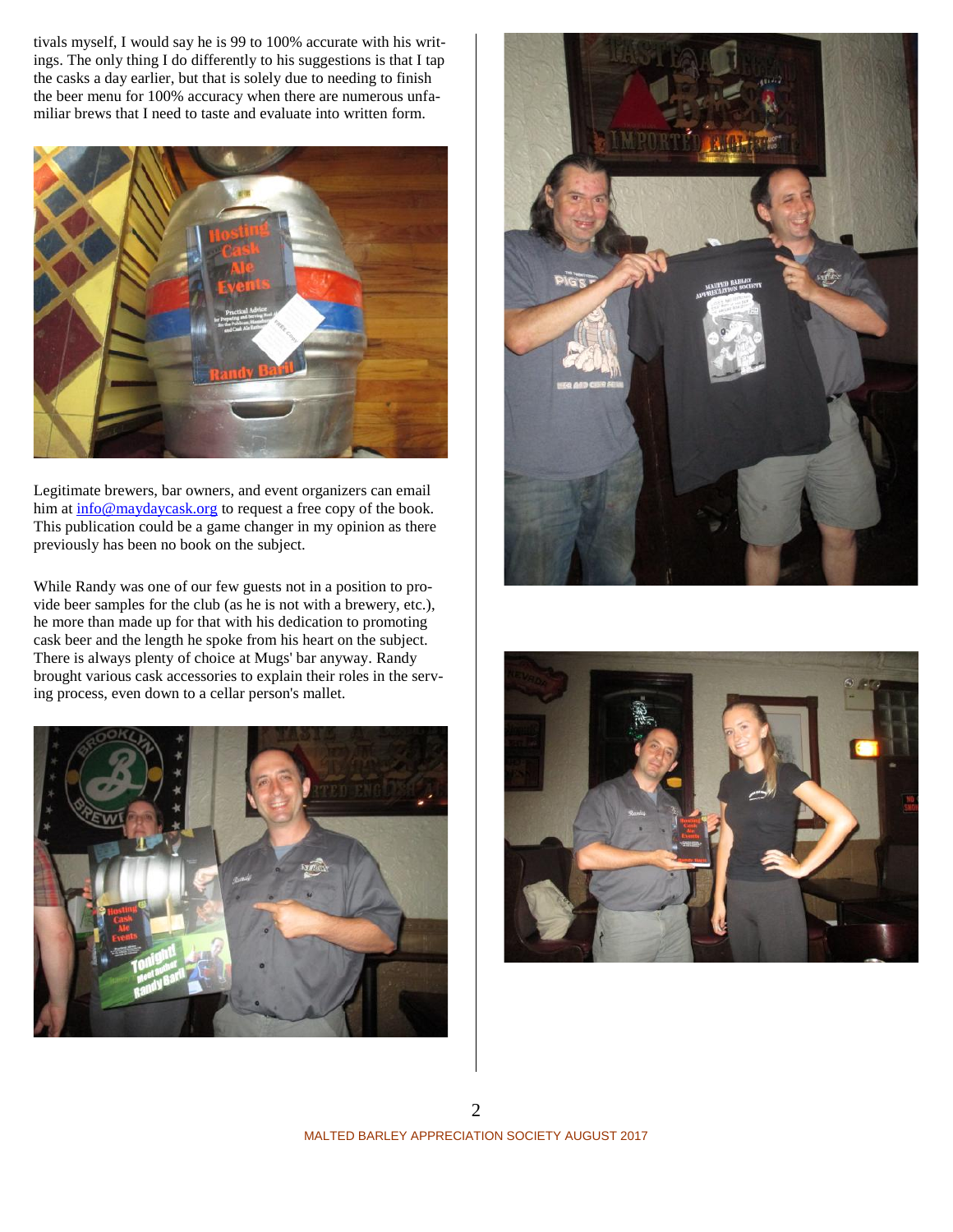

Next up was his former colleague Patrick Morse, who is the brewer at Flagship. He treated us to Flagship IPA, 6.9% ABV, 62 IBUs. This is hopped with Triskel (a French variety), Cascade, and Mosaic. As stated, Patrick worked at Harpoon, and then he migrated to Greenpoint Beer Works (former Heartland and Kelso brand brewers). The IPA was fresh and tasty, and has a general rating of 85 ('very good') on beeradvocate.com.

Flagship is commendably one of the few local breweries to regularly brew an English-style mild ale. You won't see a pumpkin beer from this brewery as Patrick hates the concept. He brews on a 15BBL system but with eleven 30BBL fermenters. About 5000BBLs are likely to be brewed this year, 70% for tap and cask and 30% packaged.



We were also treated to Flagship's 'Kill Van Kölsch', 4.9% ABV, 18 IBUs. This came from cans, and is brewed with pilsner malt, carahell, and a touch of wheat. It was refreshing and true to style, and filtered before canning.



Mets fans - look out for Flagship 'Metropolitan Lager' (score 82, 'good', on beeradvocate.com) at, I believe, five different stands at CitiField.

Patrick and Randy joined forces the following Saturday to put on a mini cask festival and book promotion at the brewery on Staten Island. Sadly I couldn't make it, oh well. Many thanks to both for being two awesome guests of the club, and long may you promote the benefits of cask beer!

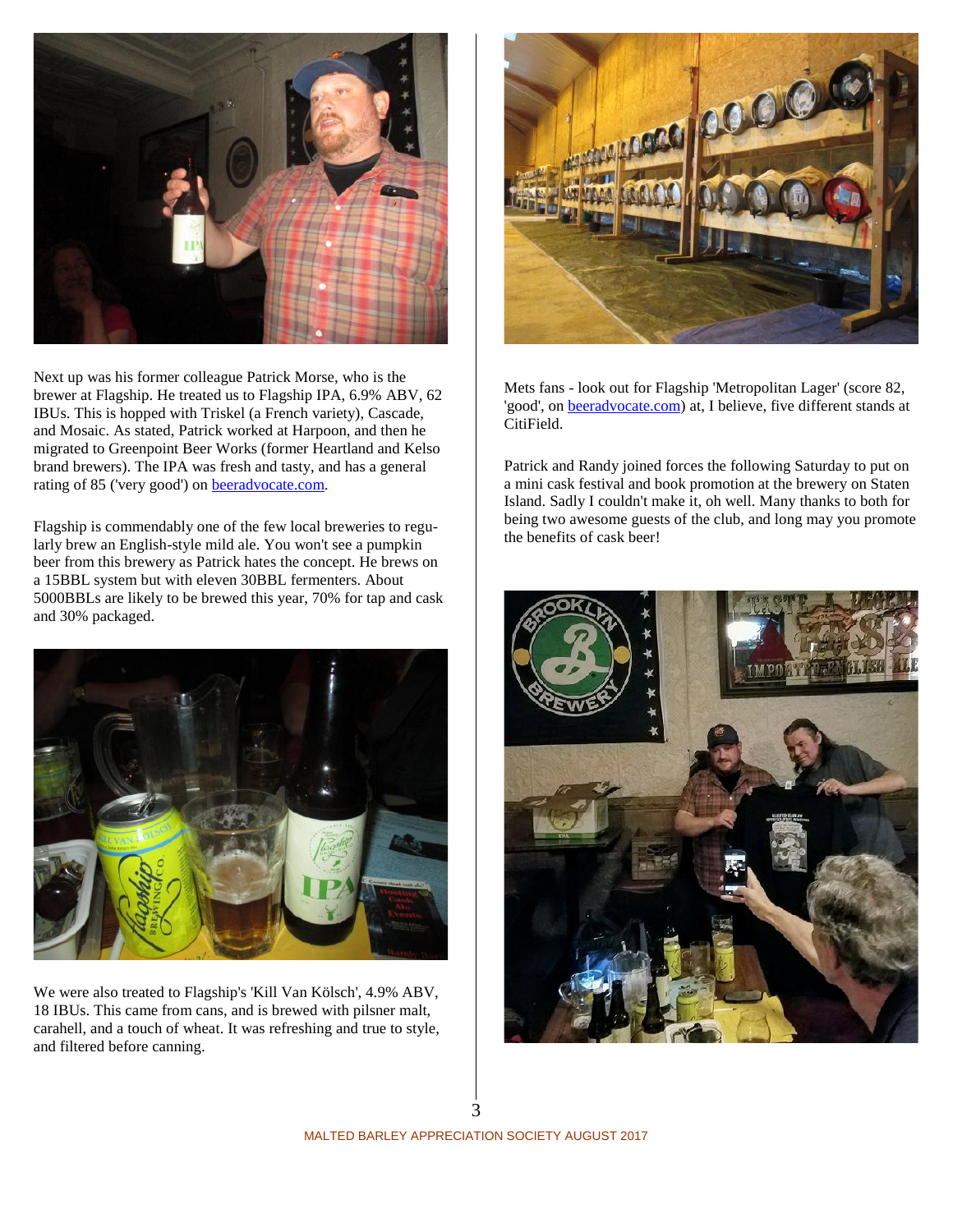







MALTED BARLEY APPRECIATION SOCIETY AUGUST 2017